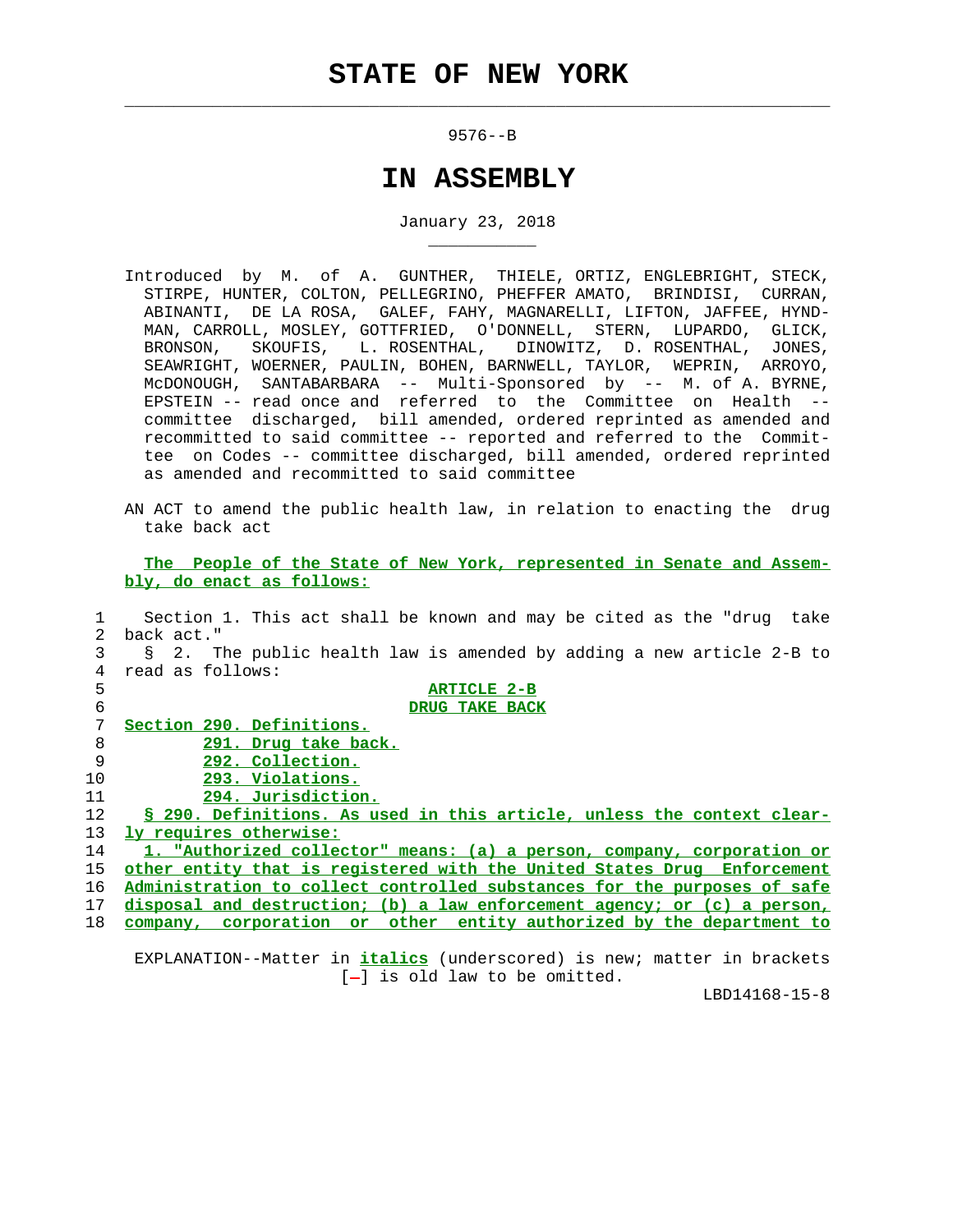| 1  | provide alternative collection methods for covered drugs that are not                                                      |
|----|----------------------------------------------------------------------------------------------------------------------------|
| 2  | controlled substances.                                                                                                     |
| 3  | 2. "Covered drug" means any substance recognized as a drug under 21                                                        |
| 4  | USC § 321(g)(1), as amended, and any regulations promulgated thereunder                                                    |
| 5  | that is sold, offered for sale or dispensed in the state, whether                                                          |
| б  | directly or through a wholesaler, in any form including prescription and                                                   |
| 7  | nonprescription drugs, drugs in medical devices and combination                                                            |
| 8  | products, brand and generic drugs and drugs for veterinary use; provided                                                   |
| 9  | however, covered drug shall not include: (a) vitamins or supplements;                                                      |
| 10 | (b) herbal-based remedies and homeopathic drugs, products or remedies;                                                     |
| 11 | (c) cosmetics, soap (with or without germicidal agents), laundry deter-                                                    |
| 12 | gent, bleach, household cleaning products, shampoos, sunscreens, tooth-                                                    |
| 13 | paste, lip balm, antiperspirants or other personal care products that                                                      |
| 14 | are regulated as both cosmetics and nonprescription drugs under the                                                        |
| 15 | Federal Food, Drug, and Cosmetic Act; (d) pet pesticide products                                                           |
| 16 | contained in pet collars, powders, shampoos, topical applications, or                                                      |
| 17 | other forms; (e) drugs that are biological products as defined in subdi-                                                   |
| 18 | vision twenty-seven of section sixty-eight hundred two of the education                                                    |
| 19 | law if the manufacturer already provides a take back program; (f) drugs                                                    |
| 20 | for which a manufacturer provides a take back program as part of a                                                         |
| 21 | Federal Food and Drug Administration managed risk evaluation and miti-                                                     |
| 22 | gation strategy; (q) emptied injector products or emptied medical                                                          |
| 23 | devices and their component parts or accessories; and (h) drugs that are                                                   |
| 24 | <u>used solely in a clinical setting.</u>                                                                                  |
| 25 | 3. "Manufacturer" means a person, company, corporation or other entity                                                     |
| 26 |                                                                                                                            |
| 27 | <u>engaged in the manufacture of covered drugs sold in the state. Manufac-</u>                                             |
| 28 | turer does not include a repackager or wholesaler.<br>4. "Pharmacies" means all pharmacies registered under section sixty- |
| 29 | eight hundred eight of the education law that are part of a group of ten                                                   |
| 30 | or more establishments that conduct business under the same name, or                                                       |
| 31 | <u>operate under a common ownership or management, or pursuant to a fran-</u>                                              |
| 32 | chise agreement with the same franchisor, and all nonresident pharmacies                                                   |
| 33 | <u>registered pursuant to section sixty-eight hundred eight-b of the educa-</u>                                            |
| 34 | tion law that provide covered drugs to state residents by mail.                                                            |
| 35 | 5. "Drug take back organization" means an organization designated by a                                                     |
| 36 | manufacturer or a group of manufacturers to act as an agent on behalf of                                                   |
| 37 | manufacturer or group of manufacturers to operate and implement a<br>the                                                   |
| 38 | drug take back program as authorized by this article.                                                                      |
| 39 | "Wholesaler" means any person, company, corporation or other entity<br>6.                                                  |
| 40 | that sells or distributes drugs and covered drugs for resale to an enti-                                                   |
| 41 | ty in the state other than a consumer.                                                                                     |
| 42 | 7. "Repackager" means an entity that owns or operates an establishment                                                     |
| 43 | that repacks and relabels a product or package containing a covered drug                                                   |
| 44 | for further sale or for distribution without further transaction.                                                          |
| 45 | § 291. Drug take back. 1. Any manufacturer of a covered drug shall:                                                        |
| 46 | (a) operate a drug take back program approved by the department indi-                                                      |
| 47 | vidually or jointly with other manufacturers;                                                                              |
| 48 | (b) enter into an agreement with a drug take back organization which                                                       |
| 49 | shall operate a drug take back program approved by the department; or                                                      |
| 50 | (c) enter into an agreement with the department to operate a drug take                                                     |
| 51 | back program on its behalf.                                                                                                |
| 52 | 2. Any manufacturer of a covered drug, individually or jointly, or a                                                       |
| 53 | drug take back organization contracted by a manufacturer of a covered                                                      |
| 54 | drug shall within one hundred eighty days from the effective date of                                                       |
|    |                                                                                                                            |

**this section submit to the department, in a manner and form determined**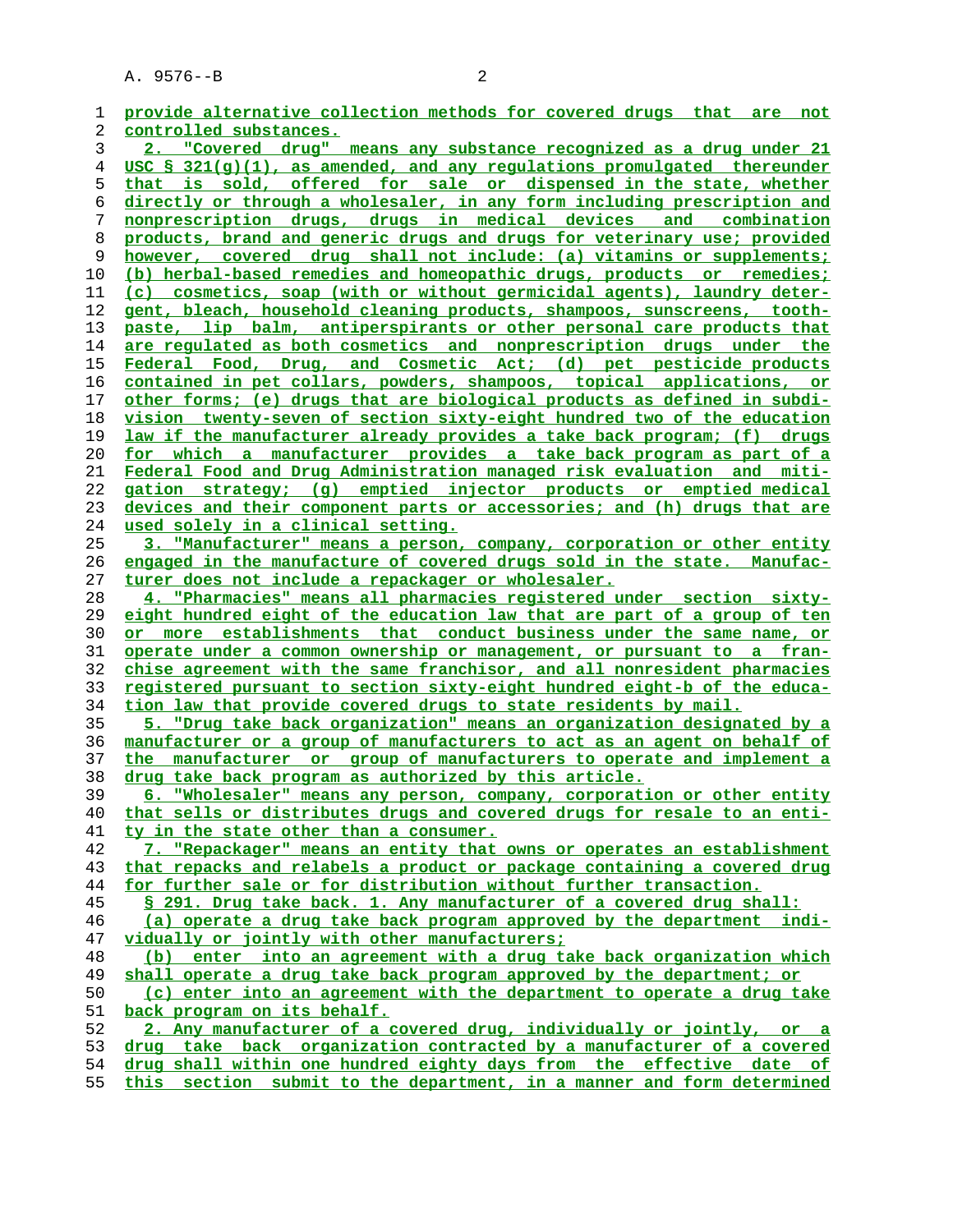| 1  | by the department, a proposed drug take back program that meets, at a    |
|----|--------------------------------------------------------------------------|
| 2  | minimum, the following requirements:                                     |
| 3  | (a) Certifies the drug take back program will accept all covered drugs   |
| 4  | regardless of who produced them;                                         |
| 5  | (b) Provides contact information for the person submitting the planned   |
| 6  | drug take back program with whom the department shall direct all         |
| 7  | <u>inquiries;</u>                                                        |
| 8  | (c) Details a collection system to provide convenient, ongoing           |
| 9  | collection services to all persons seeking to dispose of covered drugs   |
| 10 | pursuant to section two hundred ninety-two of this article that is       |
| 11 | geographically distributed in a way to ensure access in rural and under- |
| 12 | served areas;                                                            |
| 13 | (d) Describes other collection methods by which covered drugs will be    |
| 14 | collected by authorized collectors;                                      |
| 15 | (e) Explains how covered drugs will be safely and securely tracked and   |
| 16 | handled from collection through final disposal and destruction, policies |
| 17 | to ensure security and compliance with all applicable laws and requ-     |
| 18 | lations including disposal and destruction at a permitted waste disposal |
| 19 | facility meeting federal requirements;                                   |
| 20 | (f) Describes the public education and outreach activities that will     |
| 21 | be undertaken which shall include advertising of collection locations on |
| 22 | a website and through use of signage and other written materials, and    |
| 23 | how effectiveness will be evaluated;                                     |
| 24 | (g) Details how the costs of pharmacy collection and other authorized    |
| 25 | collectors will be reimbursed which shall include costs retroactive to   |
| 26 | the effective date of this article, and where more than one manufacturer |
| 27 | will be involved in the planned drug take back program, a plan for the   |
| 28 | fair and reasonable manner of allocated costs among the participants in  |
| 29 | such program such that the costs paid by each manufacturer is reasonably |
| 30 | related to the volume or value of covered drugs sold in the state; and   |
| 31 | (h) Provides any further information deemed appropriate by the depart-   |
| 32 | ment.                                                                    |
| 33 | 3. Within thirty days of the effective date of this section, each        |
| 34 | wholesaler that sells covered drugs in or into the state shall provide   |
| 35 | the department with a list of manufacturers that produce covered drugs.  |
| 36 | The department may request updated lists at its discretion.              |
| 37 | 4. A manufacturer, individually or jointly, must pay all administra-     |
| 38 | tive and operational fees associated with the drug take back program,    |
| 39 | including the cost of collecting, transporting and disposing of covered  |
| 40 | drugs from pharmacies and other authorized collectors and the recycling  |
| 41 | or disposal, or both, of packing collected with the covered drug.        |
| 42 | Manufacturers shall also pay costs incurred by the state in the adminis- |
| 43 | and enforcement of the drug take back program. Exclusive of<br>tration   |
| 44 | fines and penalties, the state shall only recover its actual cost of     |
| 45 | administration and enforcement. In instances where manufacturers jointly |
| 46 | drug take back program, the costs of administration and<br>conduct a     |
| 47 | enforcement shall be fairly and reasonably allocated such that<br>the    |
| 48 | portion of costs is reasonably related to the volume or value of covered |
| 49 | drugs the manufacturers sell in the state. No manufacturer may charge a  |
| 50 | point-of-sale or other fee to consumers, or a fee that could be passed   |
| 51 | on to consumers, to recoup the cost of their drug take back program.     |
| 52 | Within sixty days of receipt of a proposed drug take back program,<br>5. |
| 53 | the department, in consultation with the department of environmental     |
| 54 | conservation, shall determine whether such proposed drug take back       |
| 55 | program complies with the requirements of this article and notify the    |
| 56 | applicant. The department may conduct a noticed public hearing prior to  |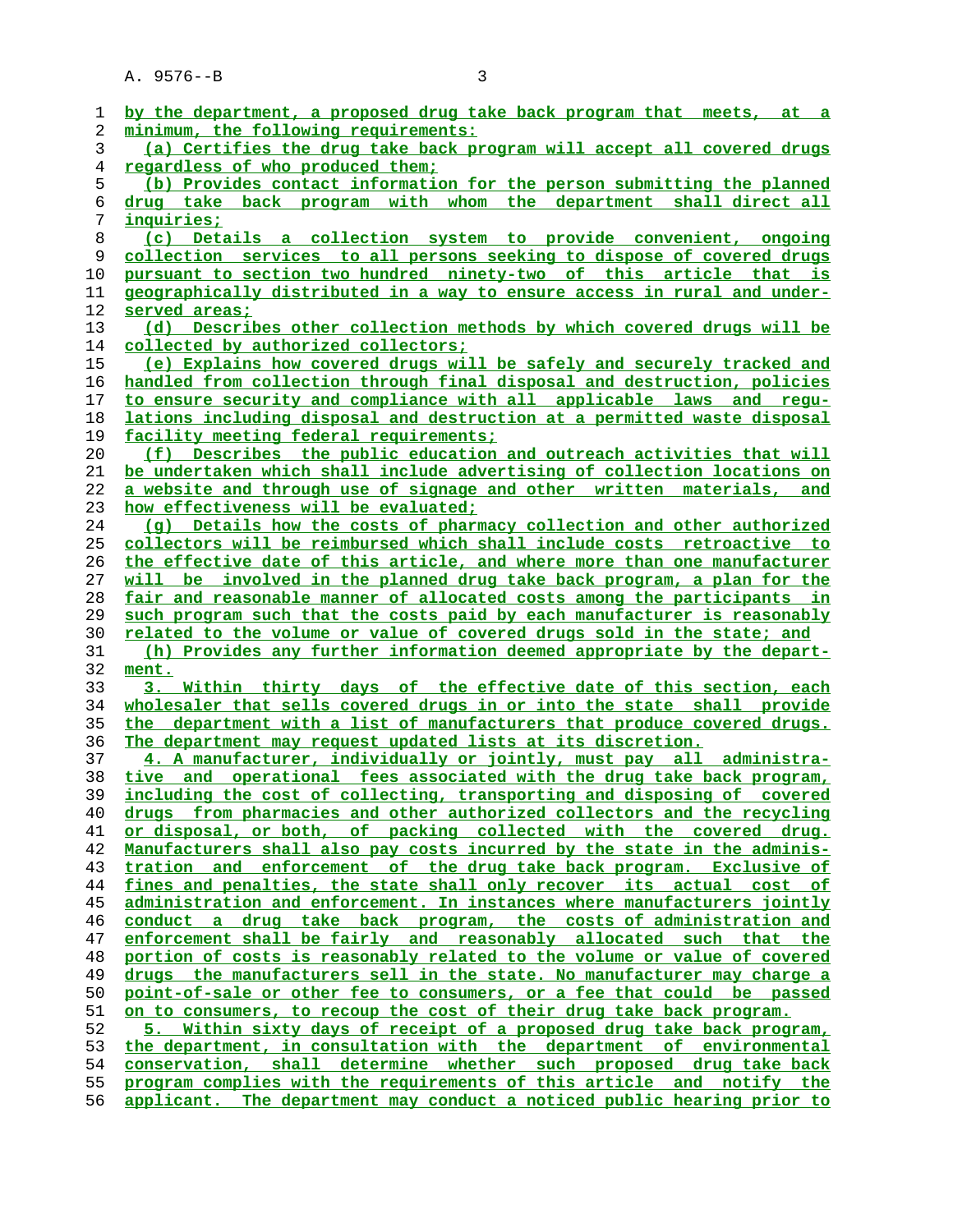**approval. If the drug take back program is approved, the department shall notify the applicant in writing. If the drug take back program is not approved, the department shall notify the applicant in writing and the applicant shall submit a revised drug take back program proposal within thirty days. If the department rejects the subsequent proposal, the manufacturer or manufacturers at issue shall be out of compliance with this article and subject to the enforcement provisions pursuant to section two hundred ninety-four of this article. The department shall provide, and update annually, on its website a list of all manufacturers participating in a drug take back program approved by the department. 6. At least every three years, a manufacturer, jointly or individual- ly, or a drug take back organization shall update its drug take back program and submit an updated proposal to the department. A manufacturer who begins to offer a covered drug in the state after the effective date of this article, shall provide evidence of joining an existing approved drug take back program or submit a proposal for a drug take back program within ninety days following the initial offer for sale of a covered drug. Any proposed change to a drug take back program shall be submitted in writing and approved by the department prior to any change. 7. Each approved drug take back program shall report to the department at a date and manner set by the department. The department shall submit an annual report to the governor, speaker of the assembly and temporary president of the senate by January first detailing all program activ- ities, the weight collected by each program, a description of collection activities, the name and location of all collection sites, public educa- tion and outreach activities, an evaluation of the efficacy of the program and each collection method, and any manufacturer out of compli- ance or subject to penalties pursuant to section two hundred ninety-four of this article. § 292. Collection. 1. All pharmacies shall provide for the safe collection of drugs, which shall include: (a) Offering drug collection by one or more of the following methods: (i) On-site collection, dropbox, or receptacle meeting federal stand- ards; (ii) Mail-back collection by prepaid envelopes as authorized by feder- al law and regulation; or (iii) Other federal drug enforcement agency approved methods of collection. (b) Signage prominently displayed advertising such drug collection to consumers. 2. All drug take back program operators shall notify other potential authorized collectors of the opportunity to serve as an authorized collector for the drug take back program. Participation of authorized collectors besides pharmacies shall be voluntary. 3. All costs of pharmacies and other authorized collectors shall be paid or reimbursed by the manufacturer, jointly or individually, as part of the drug take back programs required by this article. 4. For any city with a population of one hundred twenty-five thousand or more as of the last decennial census, the commissioner shall estab- lish by regulation a distribution plan that ensures that on-site collection receptacle or dropbox placement shall be reasonably accessi- ble to all residents and that provides for program cost efficiency. 5. Pharmacies providing for mail-back collection as part of the drug take back program shall provide a voucher for a prepaid envelope upon dispensing a covered drug. Such voucher shall include information on drug take back and safe drug disposal methods.**